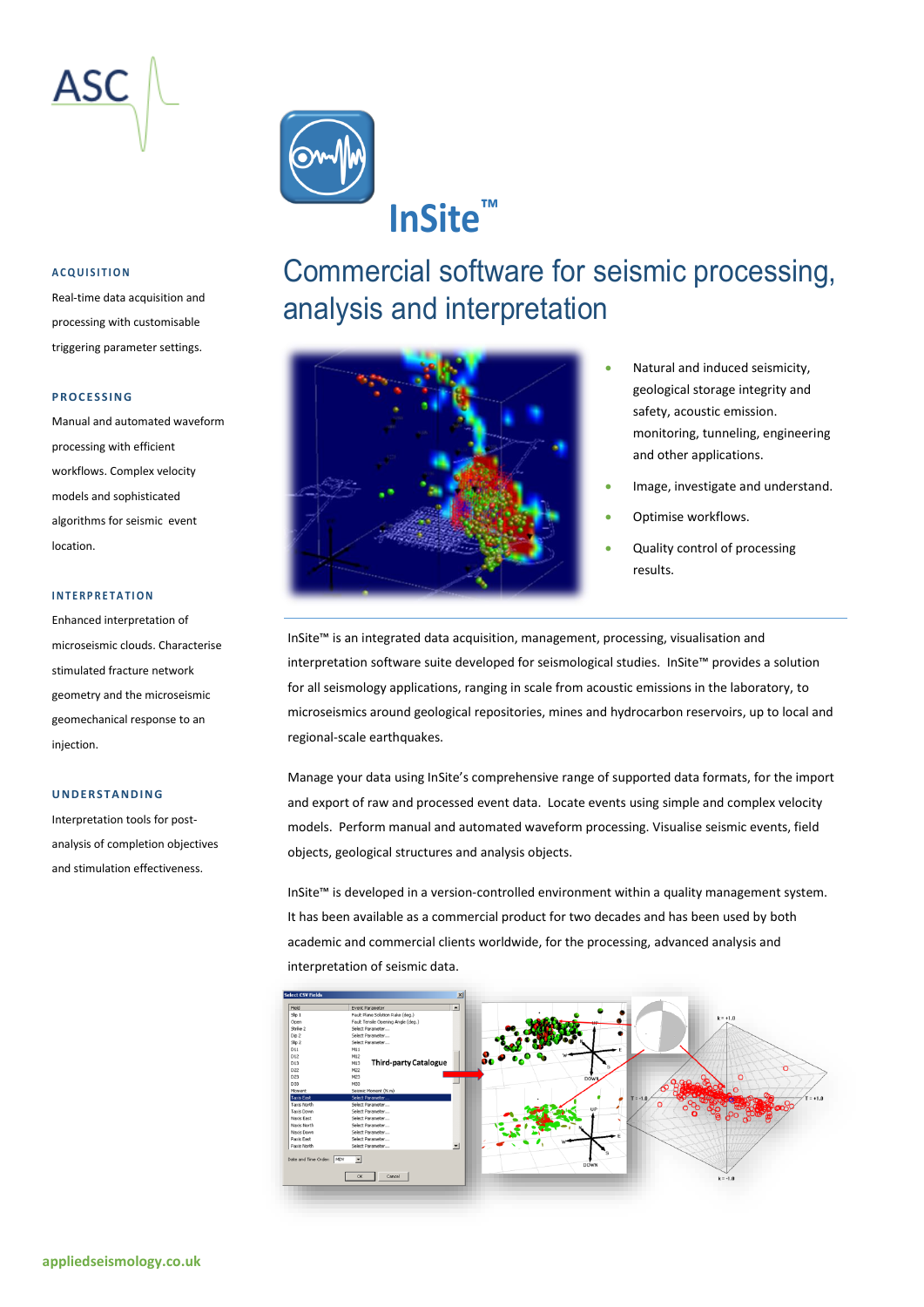

#### **T E C H N I C A L S U P P O R T**

Annual Support program includes technical support, service updates, new tools, exclusive web content extensive documentation and fullversion upgrades.

#### **CUSTOM SOLUTIONS**

Our toolbox of processing, visualisation and network functions are under continual development. Customised developments can be commissioned.

#### **Q U A L I T Y A S S U R A N C E**

The software has been available as a commercial product for over 20 years. Documented algorithms. Benchmarked and tested against synthetic seismicity.



## InSite Modules and Functionality

#### • **Data Management**:

- o Import data from a range of common formats including SEGY, SEG2, SEGD, SEISAN, SEED, Mini-SEED, GCF, SAC, MIRF, DTA and other client-proprietary formats;
- o Classify events as noise, shots, events or flexible user-defined types. Group events in folders, copy, delete, or move between folders;
- o Filter events (enabling or disabling automatically) by location, time or a range of source parameters;
- o Export waveforms processing parameters for quick setup of similar projects;
- o Export of processing results as customizable ASCII seismic catalogues and individual waveform information;
- o Export of waveforms in SEGY, ASCII, SEG2 and Mini-SEED formats.

### • **Leach**: Event detection and triggering tool:

- o Real-time or offline event detection and triggering from data streams, including amplitude threshold, STA/LTA comparison, user-defined trigger points (external file) and a "matched filter" technique to look for small events based on a template;
- o Automatic processing and data sorting;
- o Customisable e-mail alerts based on event rate, magnitude, PPV, or PPA thresholds.

#### • **Waveform Processing and Visualisation**:

- o Manual or automatic arrival-picking, with customisable picking functions;
- o Automatically optimise picking parameters using template events;
- o Rotation of waveforms from triaxial or quadriaxial instruments into ray coordinate systems and display of particle motions on hodogram plots;
- o Automatic batch processing of events;
- o Customisable waveform visualisation: per instrument, channel, raw, rotated;
- o Customisable waveform filter: combine two filters, bandstop, bandpass, high-pass, low-pass, user-defined;
- o FFT of entire waveforms and customizable windows around picks;
- o Calculation of source parameters including: seismic moment, moment magnitude, location magnitude, instrument magnitude, source radius, apparent stress drop, radiated energy and S:P ratio. Option to use spectral fitting.

#### • **Advanced Waveform Processing options**:

- o Optimised moveout-based picking;
- o AIC and spectral picking;
- o Display of colour-density sonograms and polarisograms.

#### • **Event Location**:

- o Locate events using P- and/or S-wave arrival times and source vectors;
- o Inversion algorithms: Collapsing grid-search only;
- o Velocity models: homogeneous isotropic.

#### • **Advanced Location options**:

- o Option to locate events not relying on phase picking using migration algorithms;
- o Inversion algorithms: Collapsing grid-search, Simplex, Geiger, Source Scan;
- o Velocity models: homogeneous, layered and voxelated 3D velocity model, with options for isotropic, VTI, transversely isotropic and fully anisotropic media depending on the inversion algorithm;
- o Time dependent velocity models;
- o Option for parallel processing to maximise the use of available CPU processing power.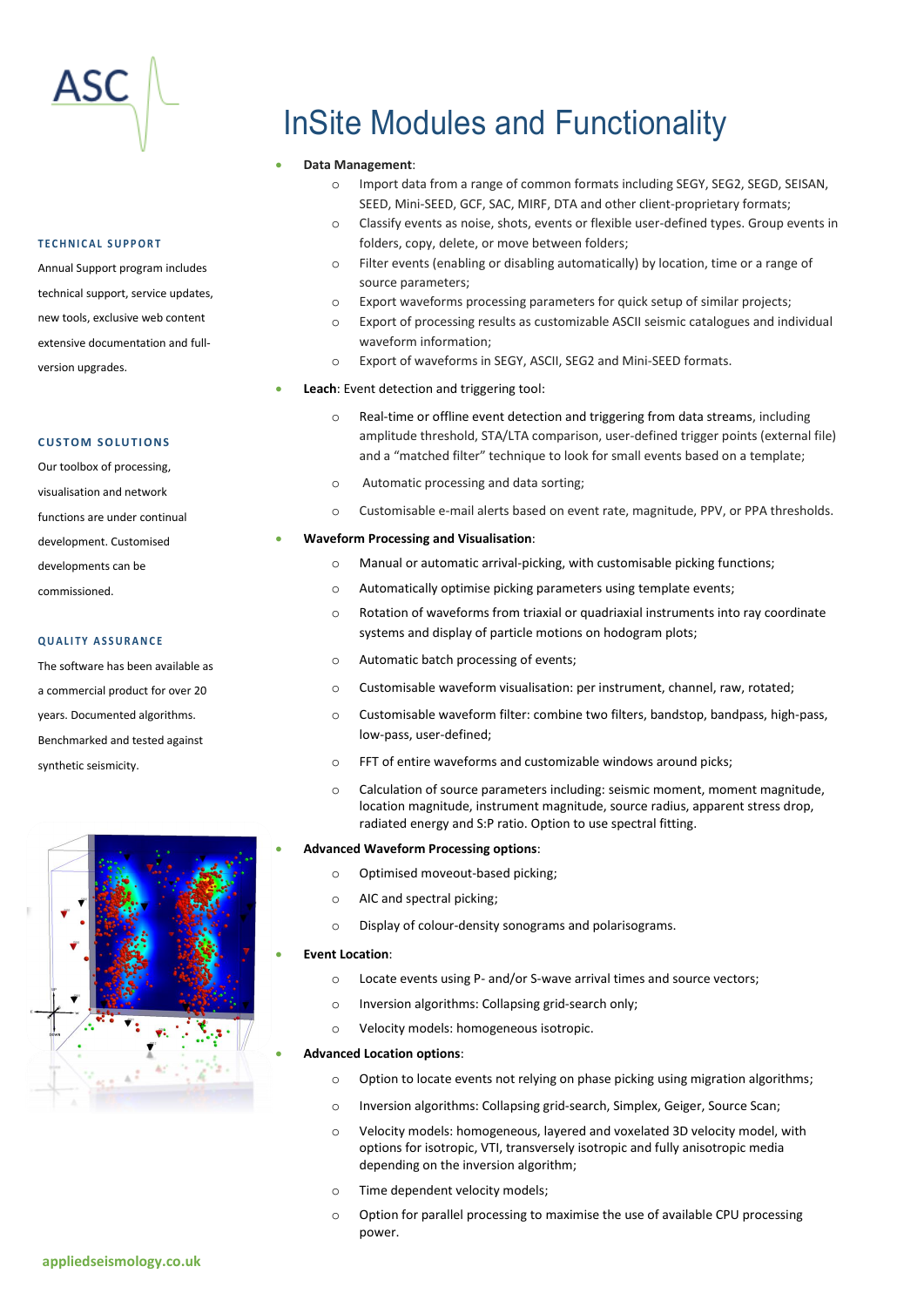#### **S Y S T E M R E Q U I R E M E N T S**

(Minimum system specifications:)

- Microsoft® Windows® 10 (64-bit);
- Hard Drive : 30 GB;
- Processor: 1 GHz;
- RAM: 2 GB.





- **Source Mechanism:** Source mechanism inversion and visualisation of fault plane solutions.
	- o Moment tensor inversion from P-wave amplitudes or rotated P, SH and SV amplitudes;
	- o Fault plane solution inversion;
	- o Display of Focal Sphere and T-k plots.

• **3D Visualiser**: Display of the event locations in a 3D scene, allowing rotating, panning, magnifying and flying through the scene.

- o Insertion of drawing objects from library or user-created files in dxf and stl formats
- o Display of density planes
- o Insertion of bmp images in the scene
- o Display events colour and size- scaled or as source mechanism beach-balls
- o Replay events in customizable time-lapse display
- o Calculation and display of stimulated volumes
- **InSite Database**: Storage and management of event parameters and waveforms on a shared remote PC for easy access by multiple users managed with Microsoft's SQL server.
- **Parameter Visualiser**: Analysis and interpretation tools including customisable charting of event parameters (e.g. b-values, magnitudes),
- **Fracture Statistic Tools**: display of preferential orientation described by events through statistical analysis of spatial distribution, uncertainty volumes, and cluster analysis.
- **Array Design**: Design and analysis of array performance through the calculation of misfit, magnitude sensitivity, error space, Monte Carlo simulation of location performance and creation and propagation of synthetic waveforms.
- **Frac Manager**: graphical interface to guide users through the project setup, data acquisition and processing flow of a microseismic hydraulic fracturing project.
	- o Import well tracks, sonic logs, formation tops and well objects
	- o Tool orientation using multiple calibration shots
	- o Automatic velocity model calibration from sonic logs fitting multiple calibration shots
	- o MS DFN calculation with optimised search in the azimuth and dip space
	- o Customisable automatic noise detection tool
	- o Option for combining events acquired on multiple independent arrays
	- o QC of microseismic monitoring jobs
- **Stream Visualiser**: display of full streaming files as amplitude time series or frequency space sonograms
- **Survey Processing**:
	- o Velocity analysis for 'active' data for velocity and amplitude information including waveform cross-correlation algorithm for repeated surveys.
	- o Option for real-time update of velocity model
- **AE Dashboard**: integrated visualisation of survey results, event locations and statistics for realtime control of AE monitoring experiments
- **Stream Dashboard**: Real- time control and visualisation of data acquisition from ASC's AE monitoring systems
- **Auto Processing**: Automatic batch processing of a range of calculations and waveform functions, including auto-picking, event location, cross-correlation, mechanisms and waveform export.
- **Error analysis**: Customisable visual display of event location uncertainty.